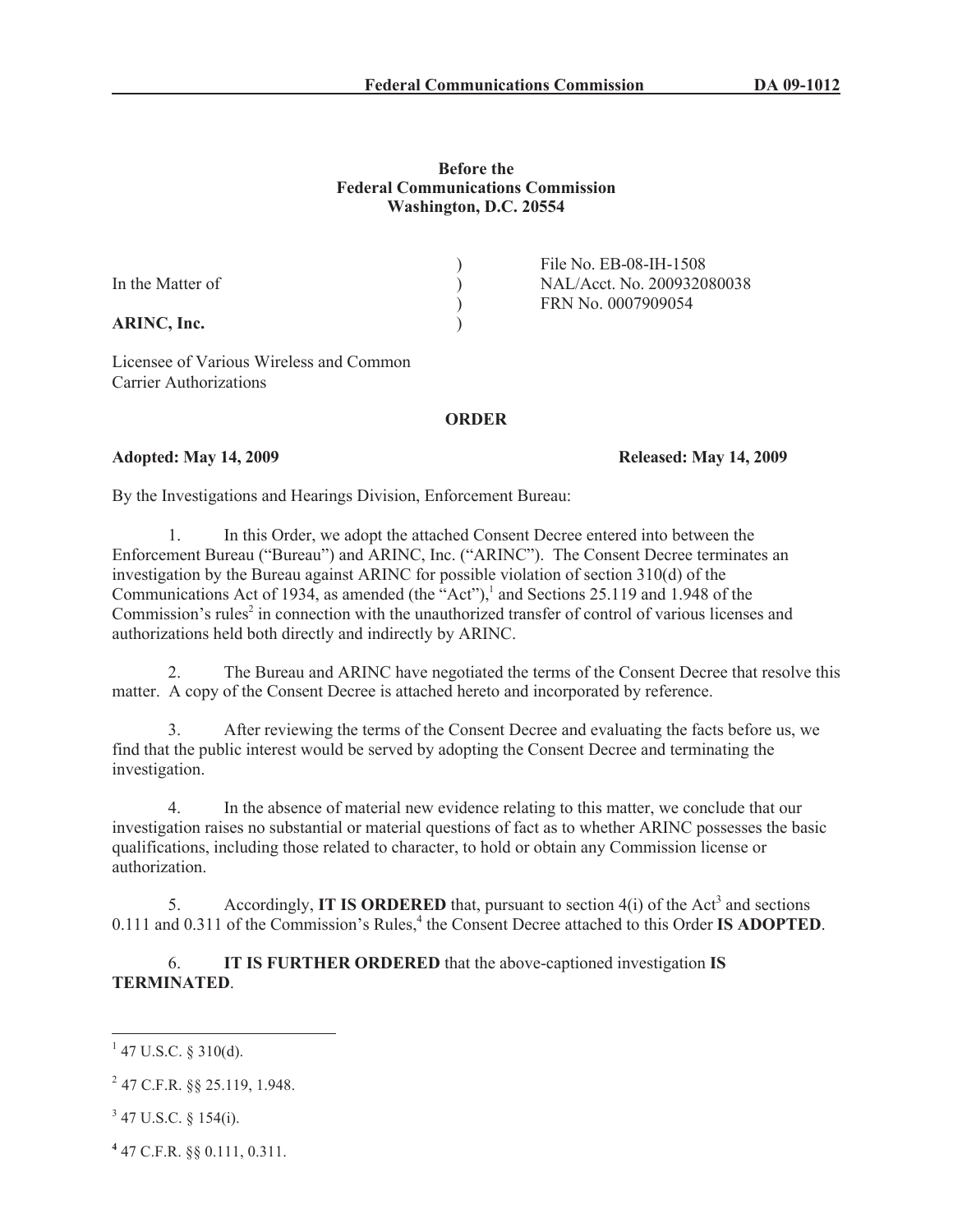7. **IT IS FURTHER ORDERED** that a copy of this Order and Consent Decree shall be sent by first class mail and certified mail, return receipt requested, to James Barker, Latham & Watkins LLP, 556 11th Street, N.W., Suite 1000, Washington, DC 2 0004.

# FEDERAL COMMUNICATIONS COMMISSION

Hillary S. DeNigro Chief, Investigations and Hearings Division, Enforcement Bureau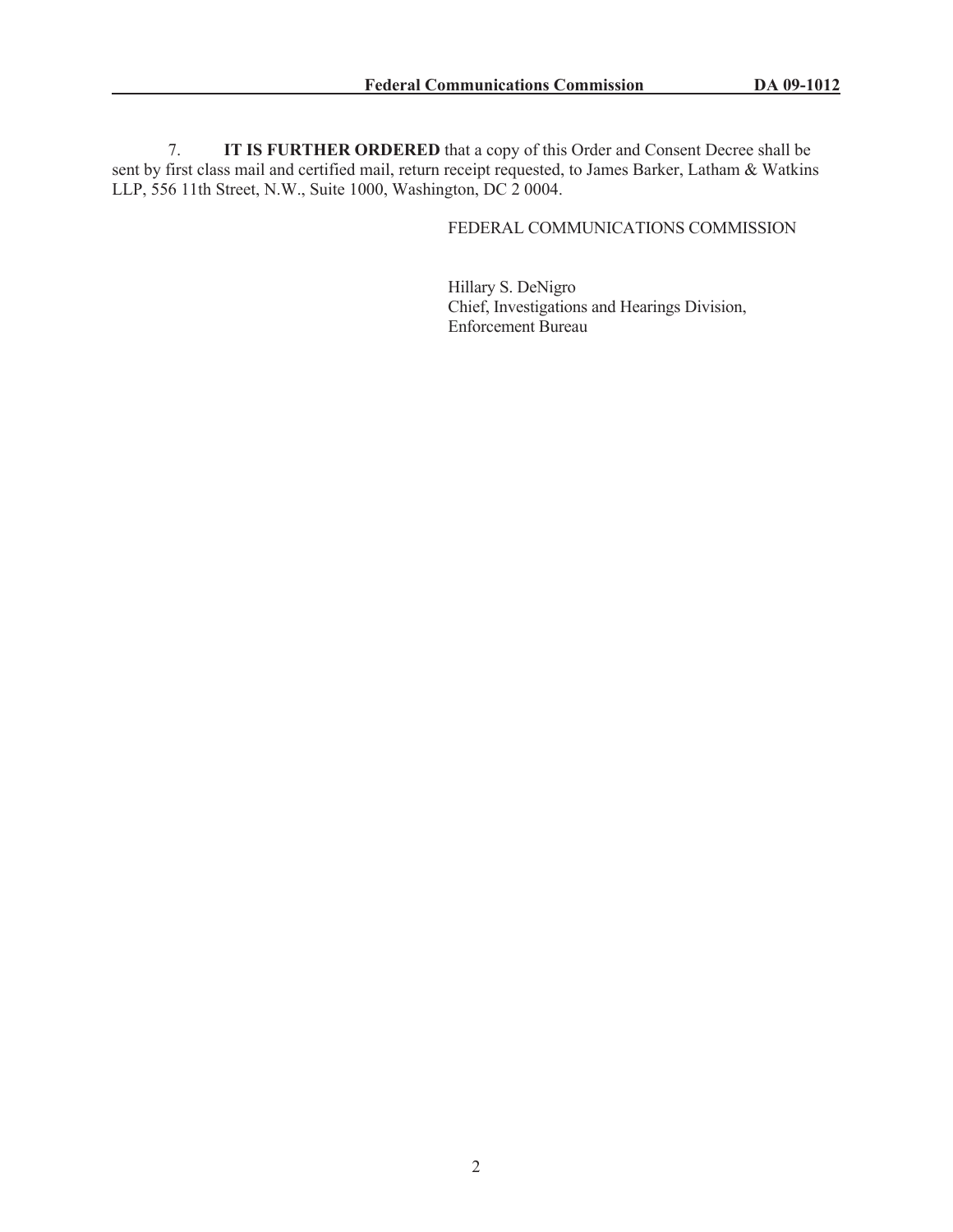### **Before the Federal Communications Commission Washington, D.C. 20554**

)  $\left( \right)$  $\mathcal{L}$ )

**ARINC, Inc.**

File No. EB-08-IH-1508 NAL/Acct. No. 200932080038 FRN No. 0007909054

Licensee of Various Wireless and Common Carrier Authorizations

#### **CONSENT DECREE**

1. The Enforcement ("Bureau") and ARINC Communications, Inc. ("ARINC" or the "Company"), by their authorized representatives, hereby enter into this Consent Decree for the purpose of terminating the Bureau's investigation of ARINC's compliance with Section 310(d) of the Communications Act of 1934, as amended (the "Act"),<sup>1</sup> and Sections 25.119 and 1.948<sup>2</sup> of the Commission's rules<sup>3</sup> relating to transfers of control of Commission licenses and authorizations.

## **I. DEFINITIONS**

- 2. For the purposes of this Consent Decree, the following definitions shall apply:
	- (a) "Act" means the Communications Act of 1934, as amended, 47 U.S.C. § 151 *et seq.*
	- (b) "ARINC" means ARINC, Inc., its predecessors-in-interest and successors-in-interest, controlling entities, parent, subsidiaries, and affiliates, and each of their respective officers, directors, employees, agents, representatives, or other person acting or purporting to act on behalf of ARINC.
	- (c) "Bureau" means the Enforcement Bureau of the Federal Communications Commission.
	- (d) "Carlyle" means Carlyle Partners IV Telecommunications L.P., TC Group IV, LP (the general partner of Carlyle Partners IV Telecommunications L.P.) and TC Group IV Managing G.P. LLC (the general partner of TC Group IV, LP), each of which is an indirect parent and controlling entity of ARINC.
	- (e) "Commission" and "FCC" mean the Federal Communications Commission and all of its bureaus and offices.
	- (f) "Compliance Plan" means the program described in this Consent Decree at paragraph 15.
	- (g) "Effective Date" means the date on which the Commission releases the Adopting Order.

 $1$  47 U.S.C. § 310(d).

 $^{2}$  47 C.F.R. §§ 25.119, 1.948.

 $3$  47 C.F.R. § 25.119.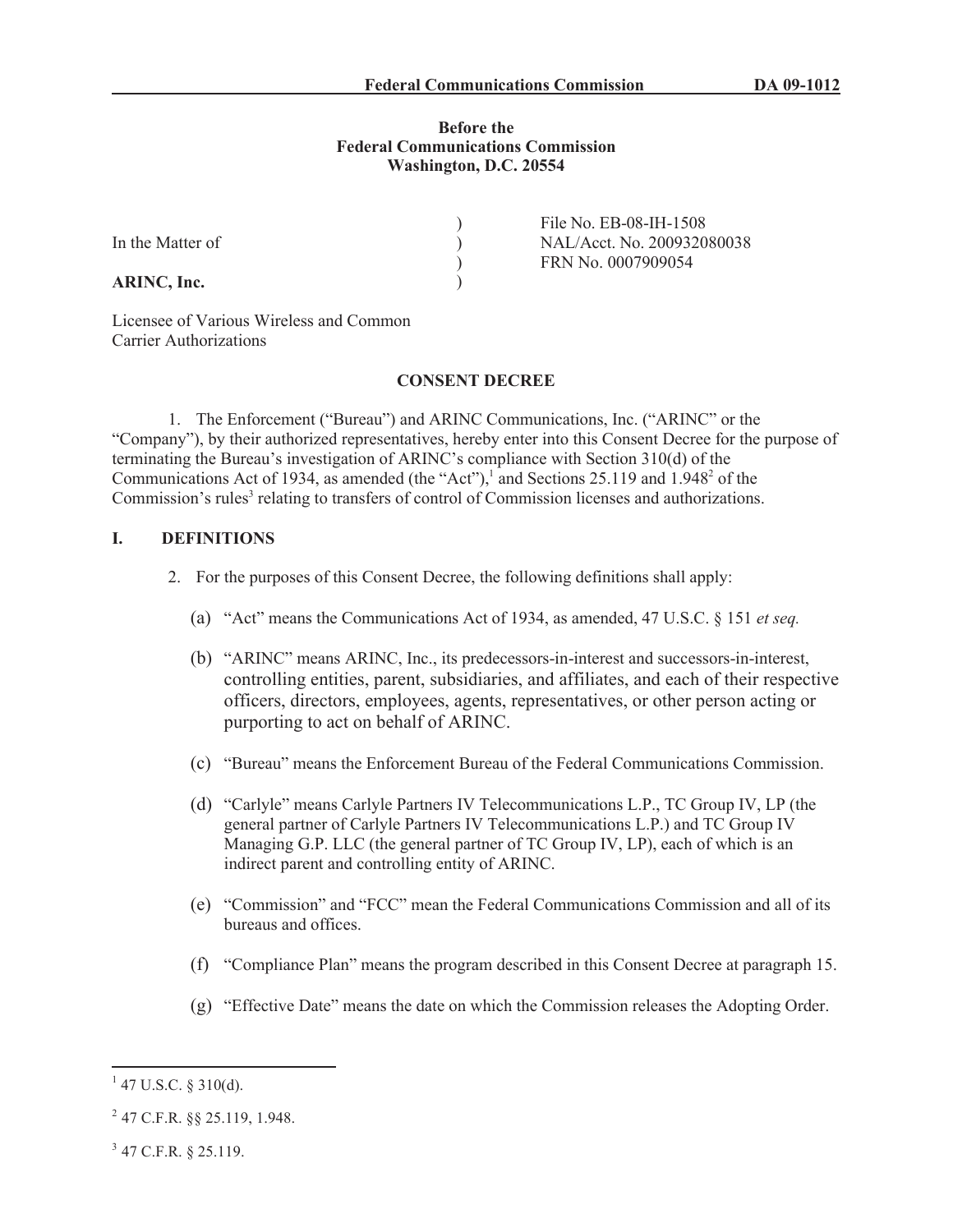- (h) "Investigation" means the investigation commenced by the Bureau's November 4, 2008, Letter of Inquiry regarding whether ARINC violated section 310(d) of the Act and Sections 25.119 and 1.948 of the Commission's rules in connection with the transfer of control of certain licenses held by ARINC.
- (i) "Order" or "Adopting Order" means an Order of the Commission adopting the terms of this Consent Decree without change, addition, deletion, or modification.
- (j) "Parties" means ARINC and the Bureau.
- (k) "Rules" means the Commission's rules and regulations found in Title 47 of the Code of Federal Regulations.

#### **II. BACKGROUND**

3. Section 310(d) of the Act requires that holders of FCC licenses or authorizations obtain a certificate of public convenience and necessity from the Commission before "transferr[ing], assign[ing] or dispos[ing] of [such licenses] in any manner, voluntarily or involuntarily, directly or indirectly, or by transfer of control of any corporation holding such permit or license. . . ."<sup>4</sup> In accordance with Sections 25.119 and 1.948 of the Commission's rules, a transfer of a station license or wireless authorization by transfer of control of any corporation or any other entity holding such license requires application to and prior approval from the Commission.<sup>5</sup>

4. ARINC provides communications, engineering and integration solutions for commercial, defense and government customers worldwide. It holds or controls a non-common carrier earth station license/authorization, an international Section 214 authorization, seven private fixed microwave licenses and 154 private land mobile radio licenses. ARINC is ultimately controlled by Carlyle, which, on February 13, 2008, effectuated a corporate reorganization. As a result, an intermediate holding company indirectly controlling ARINC was replaced. The reorganization resulted in a *pro forma* transfer of control of licenses and authorizations held by ARINC requiring prior Commission consent pursuant to Section 310(d) of the Act and of Section 25.119 and 1.948 of the Commission's Rules. ARINC did not request or obtain such prior consent. Approximately two months later, in April 2008, ARINC discovered and voluntarily disclosed the matter to the Commission. ARINC subsequently filed appropriate remedial applications with the Commission, all of which have since been granted.

5. Thereafter, the Bureau initiated its Investigation by directing a letter of inquiry to Carlyle requesting information about the February 13, 2008, transaction.<sup>6</sup> Carlyle responded on November 19, 2008.<sup>7</sup>

 $4$  47 U.S.C. § 310(d).

 $5$  47 C.F.R. §§ 25.119(d), 1.948.

<sup>&</sup>lt;sup>6</sup> See Letter from Ben Bartolome, Deputy Chief, Investigations and Hearings Division, Enforcement Bureau, Federal Communications Commission, to Jennifer Hindin, Esq., Wiley Rein LLP, counsel for ARINC, dated November 4, 2008.

<sup>7</sup> *See* Letter from James Barker, Esq., Latham and Watkins LLP, counsel for Carlyle, to Gary Oshinsky and Gary Schonman, Investigations and Hearings Division, Enforcement Bureau, Federal Communications Commission, dated November 19, 2008.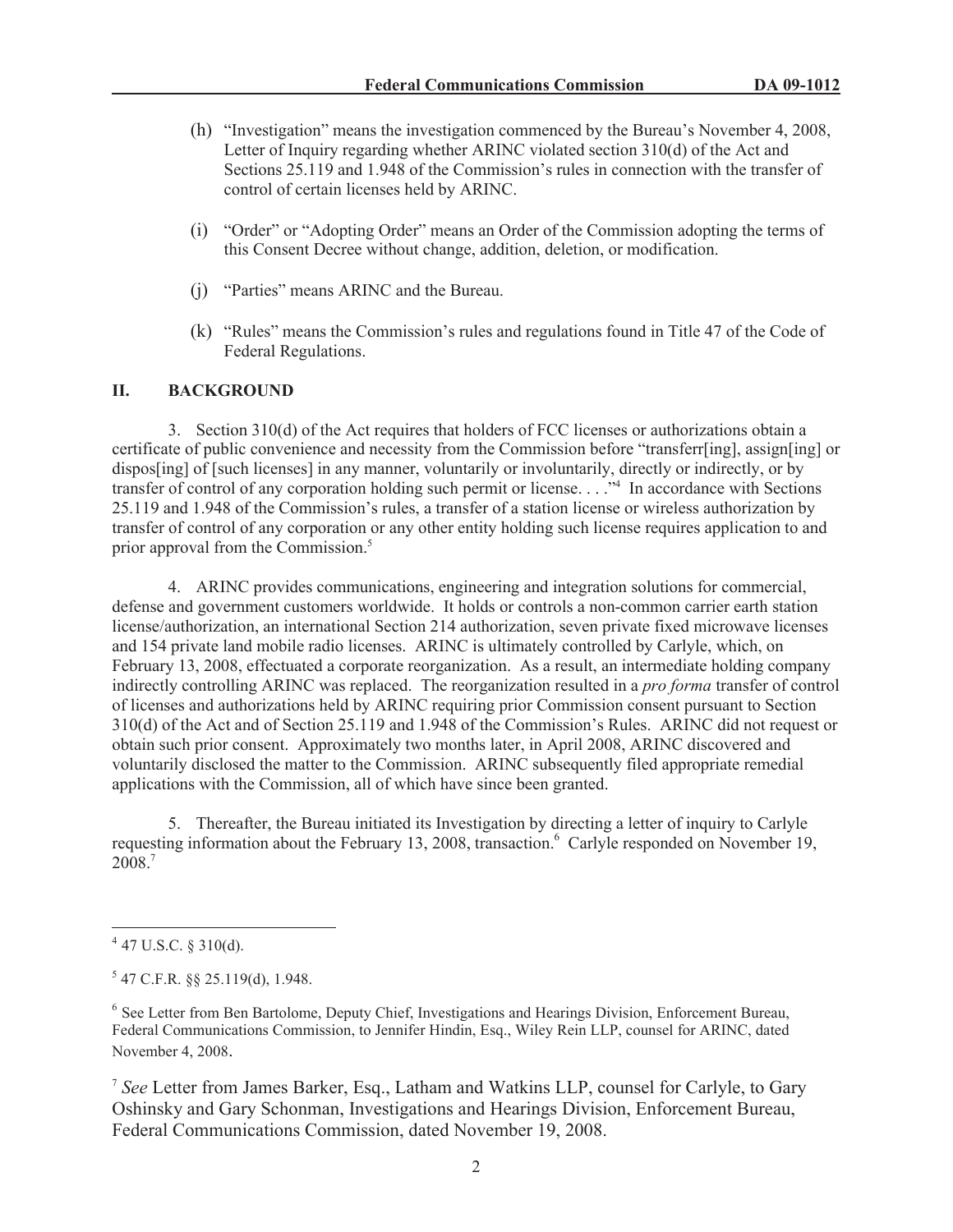### **III. TERMS OF AGREEMENT**

6. **Adopting Order.** The Parties agree that the provisions of this Consent Decree shall be subject to final approval by the Bureau by incorporation of such provisions by reference in the Adopting Order without change, addition, modification, or deletion.

7. **Jurisdiction.** ARINC agrees that the Bureau has jurisdiction over it and the matters contained in this Consent Decree and has the authority to enter into and adopt this Consent Decree.

8. **Effective Date; Violations.** The Parties agree that this Consent Decree shall become effective on the date on which the Bureau releases the Adopting Order. Upon release, the Adopting Order and this Consent Decree shall have the same force and effect as any other Order of the Bureau. Any violation of the Adopting Order or of the terms of this Consent Decree shall constitute a separate violation of a Bureau Order, entitling the Bureau to exercise any rights and remedies attendant to the enforcement of a Commission Order.

9. **Termination of Investigation.** In express reliance on the covenants and representations in this Consent Decree and to avoid further expenditure of public resources, the Bureau agrees to terminate its Investigation. In consideration for the termination of the Investigation, ARINC agrees to the terms, conditions, and procedures contained herein. The Bureau further agrees that in the absence of new material evidence, the Bureau will not use the facts developed in the Investigation through the Effective Date of the Consent Decree, or the existence of this Consent Decree, to institute, on its own motion, any new proceeding, formal or informal, or take any action on its own motion against ARINC concerning the matters that were the subject of the Investigation. The Bureau also agrees that it will not use the facts developed in the Investigation through the Effective Date of this Consent Decree, or the existence of this Consent Decree, to institute on its own motion any proceeding, formal or informal, or take any action on its own motion against ARINC with respect to ARINC's basic qualifications, including its character qualifications to be a Commission licensee or authorized common carrier or hold Commission authorizations.

10. **Compliance Plan.** ARINC agrees that it will develop, within thirty (30) calendar days from the Effective Date, an internal Compliance Plan to ensure ARINC's future compliance with the Act, the Commission's rules, and the Commission's orders governing the assignment or transfer of control of FCC licenses and authorizations. The Compliance Plan shall include the following components:

- (a) Compliance Training Program. ARINC will establish an FCC compliance training program for any employee who engages in activities related to the purchase, sale, acquisition, assignment or transfer of control of companies, entities or assets subject to FCC regulation by or involving ARINC. Training sessions will be conducted at least annually for such employees to ensure compliance with the Act and the FCC's regulations and policies pertaining to assignments and transfers of control and, for new employees who are engaged in such activities, within the first sixty (60) days of employment. The Compliance Training Program will contain information for ARINC personnel regarding the need to conduct thorough due diligence regarding potential FCC licenses of any company in a potential merger or acquisition transaction, the need to monitor any corporate reorganization for potential license assignment or transfer issues, and the need to obtain prior FCC approval for all assignments and transfers of control of FCC licenses or authorizations.
- (b) Review and Monitoring. ARINC management will review the FCC Compliance Training Program annually to ensure that it addresses the objectives set forth herein.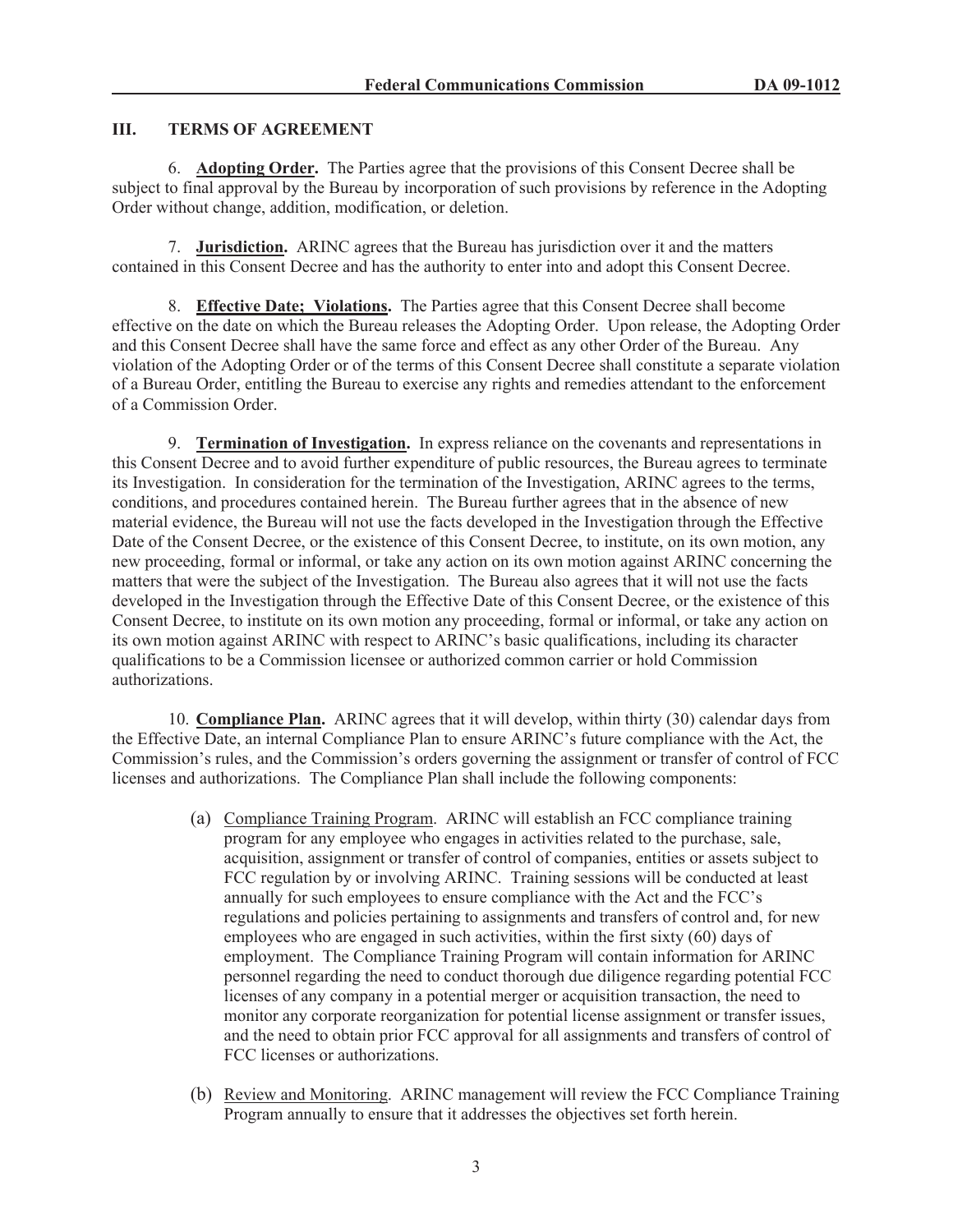- (c) Parent Companies. ARINC will work with **Carlyle** to institute internal controls that ensure future transactions that contemplate a change in control of ARINC companies are communicated to ARINC management in advance of any actual transfer of control and ensure the requirements of all appropriate regulatory authorities are timely satisfied.
- (d) Annual Report. Twelve months and twenty-four months after the Effective Date, ARINC shall submit an affidavit or declaration under penalty of perjury, signed and dated by an authorized officer of ARINC with personal knowledge of the representations therein, verifying that ARINC has complied with the terms of this Consent Decree. The declaration shall be submitted to the Chief, Investigations and Hearings Division, Enforcement Bureau, Federal Communications Commission, 445 12<sup>th</sup> Street, S.W., Washington, D.C. 20554. The declaration or affidavit must comply with section 1.16 of the Commission's rules, 47 C.F.R. § 1.16, and be substantially in the form set forth therein.
- (e) Termination. ARINC's obligations under this Paragraph shall expire twenty-four (24) months after the Effective Date.

11. **Voluntary Contribution.** ARINC agrees that it will make a voluntary contribution to the United States Treasury in the amount of Fifteen Thousand Dollars (\$15,000.00). The payment will be made within 30 days after the Effective Date of the Adopting Order. The payment must be made by check or similar instrument, payable to the Order of the Federal Communications Commission. The payment must include the Account Number and FRN Number referenced in the caption to the Adopting Order. Payment by check or money order may be mailed to the Federal Communications Commission, P.O. Box 979088, St. Louis, MO 63197-9000. Payment by overnight mail may be sent to U.S. Bank – Government Lockbox #979088, SL-MO-C2-GL, 1005 Convention Plaza, St. Louis, MO 63101. Payment by wire transfer may be made to ABA Number 021030004, receiving bank Federal Reserve Bank of New York, and account number 27000001. ARINC will also send electronic notification within forty-eight (48) hours of the date said payment is made to Gary.Oshinsky $@$ fcc.gov.

12. **Waivers.** ARINC waives any and all rights it may have to seek administrative or judicial reconsideration, review, appeal or stay, or to otherwise challenge or contest the validity of this Consent Decree and the Order adopting this Consent Decree, provided the Commission issues an Order adopting the Consent Decree without change, addition, modification, or deletion. ARINC shall retain the right to challenge Commission interpretation of the Consent Decree or any terms contained herein. If either Party (or the United States on behalf of the Commission) brings a judicial action to enforce the terms of the Adopting Order, neither ARINC nor the Commission shall contest the validity of the Consent Decree or the Adopting Order, and ARINC shall waive any statutory right to a trial *de novo*. ARINC hereby agrees to waive any claims it may otherwise have under the Equal Access to Justice Act, 5 U.S.C. § 504 and 47 C.F.R. § 1.1501 *et seq*., relating to the matters addressed in this Consent Decree.

13. **Subsequent Rule or Order.** The Parties agree that if any provision of the Consent Decree conflicts with any subsequent rule or Order adopted by the Commission (except an Order specifically intended to revise the terms of this Consent Decree to which ARINC does not expressly consent) that provision will be superseded by such Commission rule or Order.

14. **Successors and Assigns.** ARINC agrees that the provisions of this Consent Decree shall be binding on its successors, assigns, and transferees.

15. **Final Settlement.** The Parties agree and acknowledge that this Consent Decree shall constitute a final settlement between the Parties. The Parties further agree that this Consent Decree does not constitute either an adjudication on the merits or a factual or legal finding or determination regarding